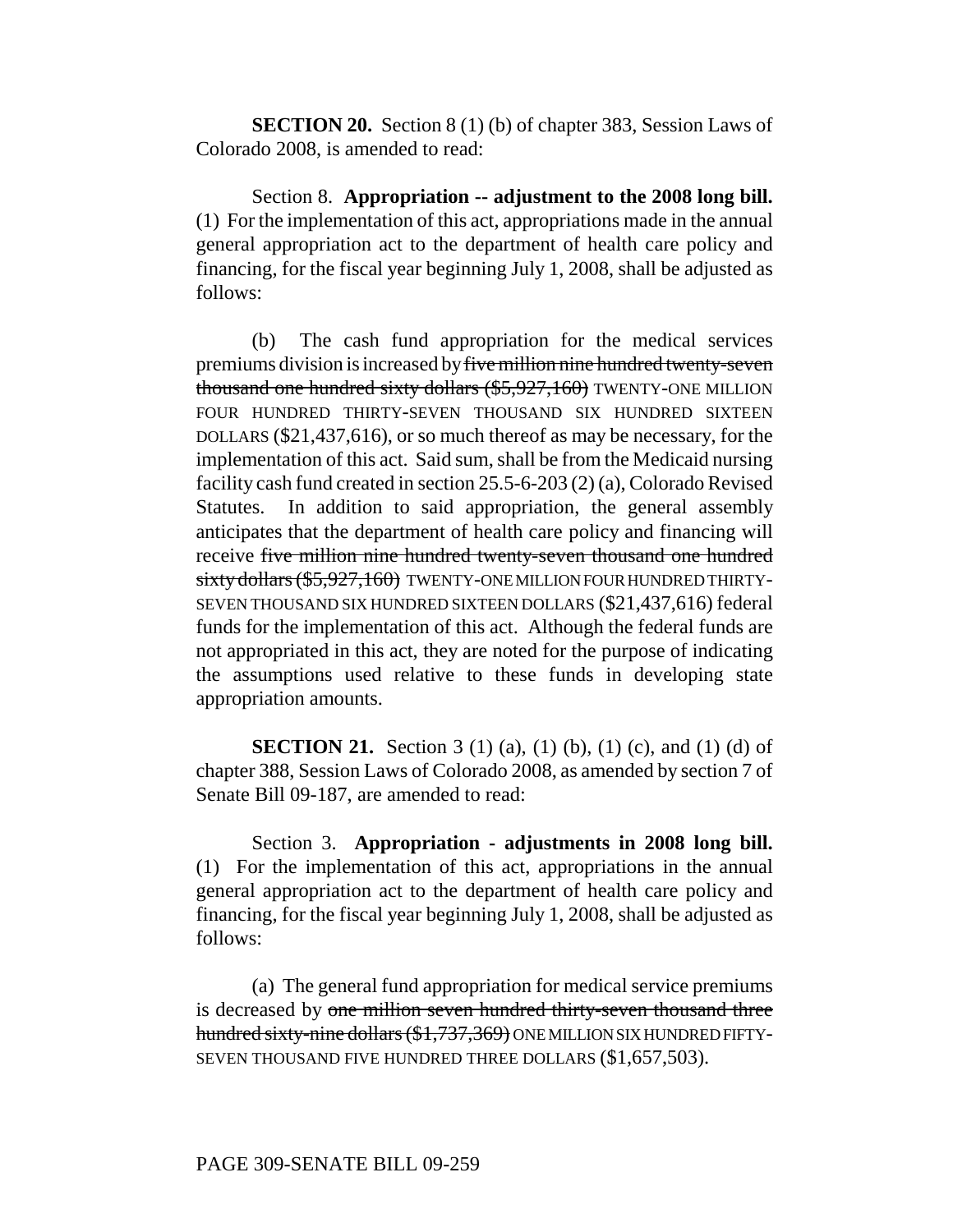(b) The cash fund appropriation for medical service premiums is increased by one million seven hundred thirty-seven thousand three hundred sixty-nine dollars (\$1,737,369) ONE MILLION SIX HUNDRED FIFTY-SEVEN THOUSAND FIVE HUNDRED THREE DOLLARS (\$1,657,503). Said amount shall be from the breast and cervical cancer treatment prevention fund created in section 25.5-5-308 (8) (a), Colorado Revised Statutes.

(c) The general fund appropriation for Medicaid mental health community programs, mental health capitation payments is decreased by nineteen thousand two hundred fifty-three dollars (\$19,253) SIXTEEN THOUSAND NINE HUNDRED EIGHT DOLLARS (\$16,908).

(d) The cash fund appropriation for Medicaid mental health community programs, mental health capitation payments is increased by nineteen thousand two hundred fifty-three dollars (\$19,253) SIXTEEN THOUSAND NINE HUNDRED EIGHT DOLLARS (\$16,908). Said amount shall be from the breast and cervical cancer treatment prevention fund created in section 25.5-5-308 (8) (a), Colorado Revised Statutes.

**SECTION 22.** Section 2 of chapter 235, Session Laws of Colorado 2008, is amended to read:

Section 2. **Appropriation - adjustments to the 2008 long bill.** (2) In addition to any other appropriation, there is hereby appropriated, to the department of higher education, for the fiscal year beginning July 1, 2008, the following:

(a) Out of any moneys in the general fund not otherwise appropriated, for allocation to the college opportunity fund created in section 23-18-202 (1) (a), Colorado Revised Statutes, the sum of seventy-one thousand seven hundred sixty dollars (\$71,760), FIFTY-THREE THOUSAND FORTY DOLLARS (\$53,040), or so much thereof as may be necessary, for stipends for an estimated 26.0 full-time equivalent students attending state-operated institutions.

(b) To the trustees of metropolitan state college of Denver, the sum of one hundred forty-four thousand eight hundred twenty-five dollars (\$144,825), ONE HUNDRED TWENTY-SIX THOUSAND EIGHT HUNDRED TWENTY-FIVE DOLLARS (\$126,825), or so much thereof as may be necessary, to provide educational services to students. Of said sum, sixty-nine thousand dollars (\$69,000) FIFTY-ONE THOUSAND DOLLARS (\$51,000), shall be from reappropriated funds received from the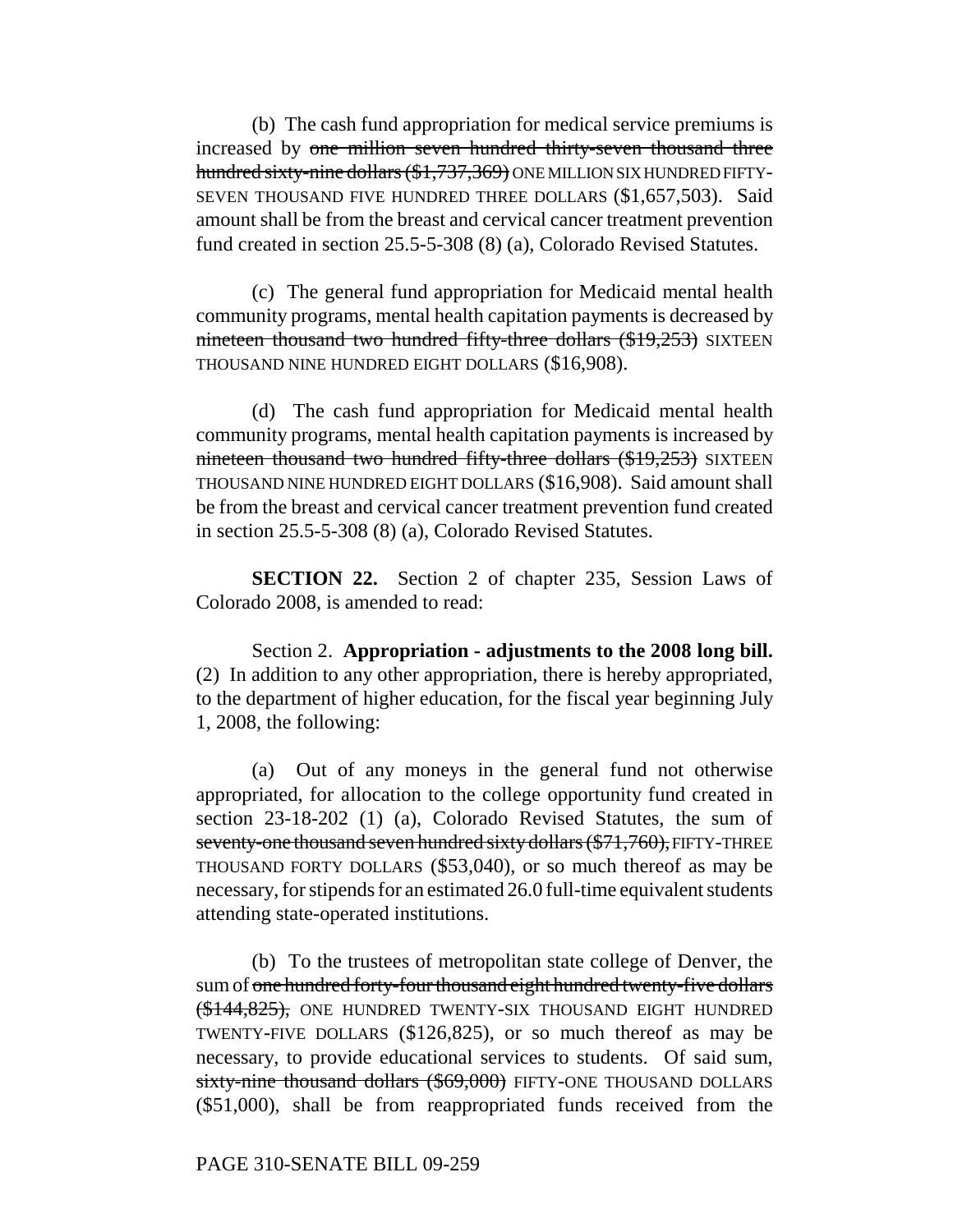appropriation made in subsection (2) (a) of this section for student stipends, and seventy-five thousand eight hundred twenty-five dollars (\$75,825) cash funds shall be from the students' share of tuition.

(c) To the state board for community colleges and occupational education state system, the sum of five thousand seventy-five dollars (\$5,075), FOUR THOUSAND THREE HUNDRED FIFTY-FIVE DOLLARS (\$4,355), or so much thereof as may be necessary, to provide educational services to students. Of said sum, two thousand seven hundred sixty dollars (\$2,760) TWO THOUSAND FORTY DOLLARS (\$2,040) shall be from reappropriated funds received from the appropriation made in subsection (2) (a) of this section for student stipends, and two thousand three hundred fifteen dollars (\$2,315) cash funds shall be from the students' share of tuition.

**SECTION 23.** Section 2 of chapter 351, Session Laws of Colorado 2008, is amended to read:

Section 2. **Appropriation - adjustments to the 2008 long bill.** (1) In addition to any other appropriation, there is hereby appropriated, out of any moneys in the general fund not otherwise appropriated, to the department of higher education, for allocation to the college opportunity fund program, for student stipend payments, for the fiscal year beginning July 1, 2008, the sum of twenty-eight thousand six hundred twelve dollars (\$28,612), TWENTY-ONE THOUSAND ONE HUNDRED FORTY-EIGHT DOLLARS (\$21,148), or so much thereof as may be necessary, for the implementation of this act.

(2) For the implementation of this act, the reappropriated funds appropriation to the department of higher education, governing boards, from student stipend payments, for the fiscal year beginning July 1, 2008, shall be increased by twenty-eight thousand six hundred twelve dollars (\$28,612). TWENTY-ONE THOUSAND ONE HUNDRED FORTY-EIGHT DOLLARS (\$21,148). Said sum shall be from the appropriation made in subsection (1) of this section.